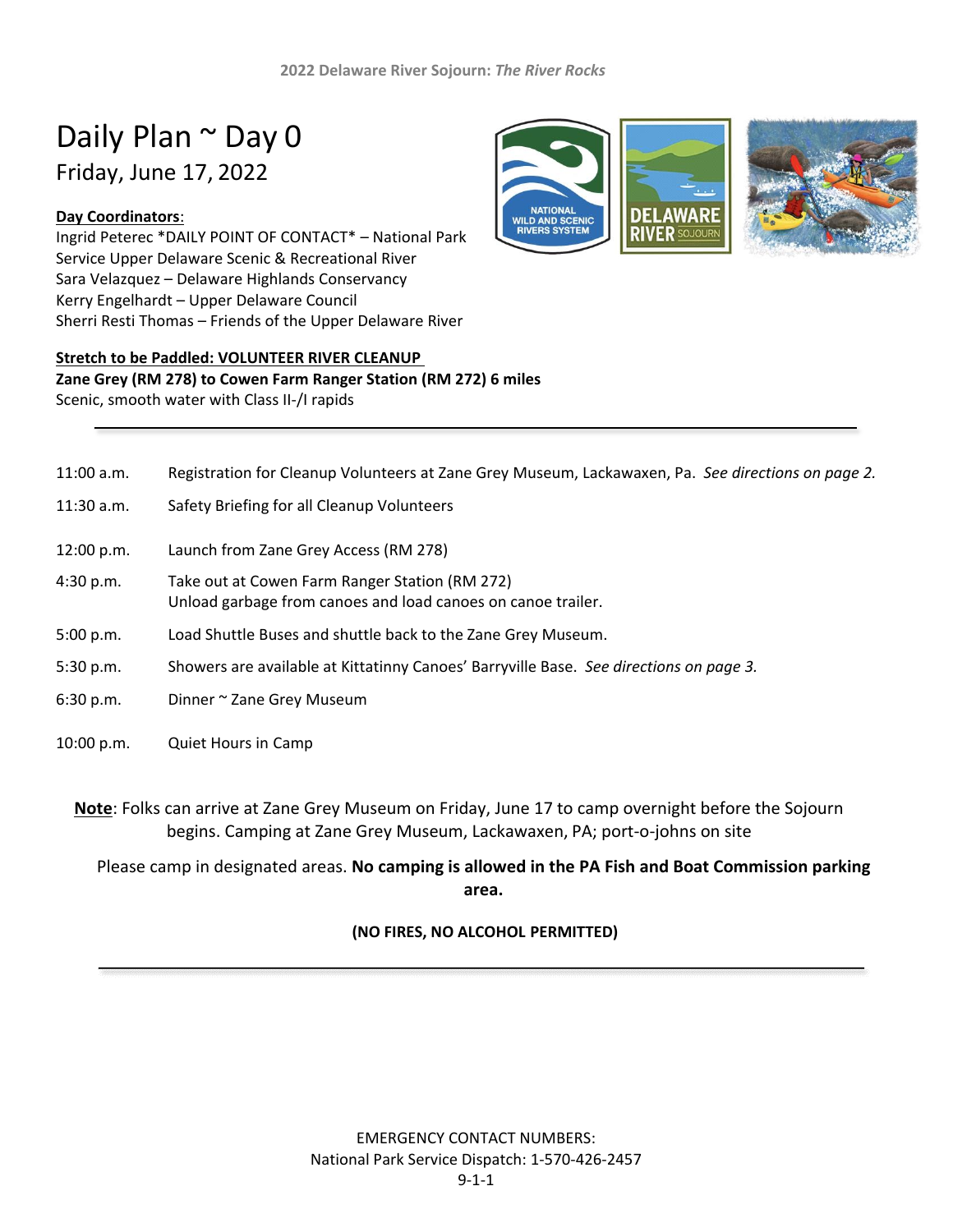#### **Many Thanks to Today's Sojourn Partners:**

Delaware River Sojourn Steering Committee, National Canoe Safety Patrol, National Park Service - Upper Delaware Scenic and Recreational River, Delaware Highlands Conservancy, Upper Delaware Council, Friends of the Upper Delaware River, Northeast Wilderness Experience, Konrad's Kitchen, Kittatinny Canoes

#### **Special Thanksto Sojourn Sponsors:**

ShopRite, NJ State Park Service: Division of Parks & Forestry, PA Dept. of Conservation and Natural Resources

#### **Special Thanks to Sojourn Grantors:**

PA Organization for Watersheds and Rivers (POWR), NPS Lower Delaware Scenic and Recreational River, PPL

#### *Special Thanks to Sandy Schultz, T-shirt artist*

# **Directions to Zane Grey Museum, 135 Scenic Dr., Lackawaxen, PA**

#### **From New York State:**

Traveling South on New York Route 97 approximately 25-miles from Callicoon, NY, turn right on to Roebling Bridge, cross the Delaware River, travel approx. 0.2-mile, turn right on Scenic Drive, travel 0.2 mile, turn left to remain on Scenic Drive, travel 0.2-mile, turn left into Zane Grey/PAF&BC Parking lot.

Traveling North on New York Route 97 approximately 4-miles from Barryville, NY, turn left on to Roebling Bridge, cross the Delaware River, travel approx. 0.2-mile, turn right on Scenic Drive, travel 0.2-mile, turn left to remain on Scenic Drive, travel 0.2-mile, turn left into Zane Grey/PAF&BC Parking lot.

#### **From Pennsylvania:**

From Milford, Pa., travel West on US Route 6 approx. 13- miles to intersection with PA Route 434, turn right. Continue North on PA Route 434 for approx. 2-miles, then bear left at intersection with PA Route 590. Travel West on PA Route 590 for approx. 5-miles (do not take two right hand turns, but follow brown street sign that says Zane Grey Museum), then bear left and turn right onto Scenic Drive. Continue on Scenic Drive approx. 0.3-mile, then turn right into Zane Grey Parking Lot.

Link to Google Map to make your own directions:<https://goo.gl/maps/fZPhQMXoitQLvJud8>